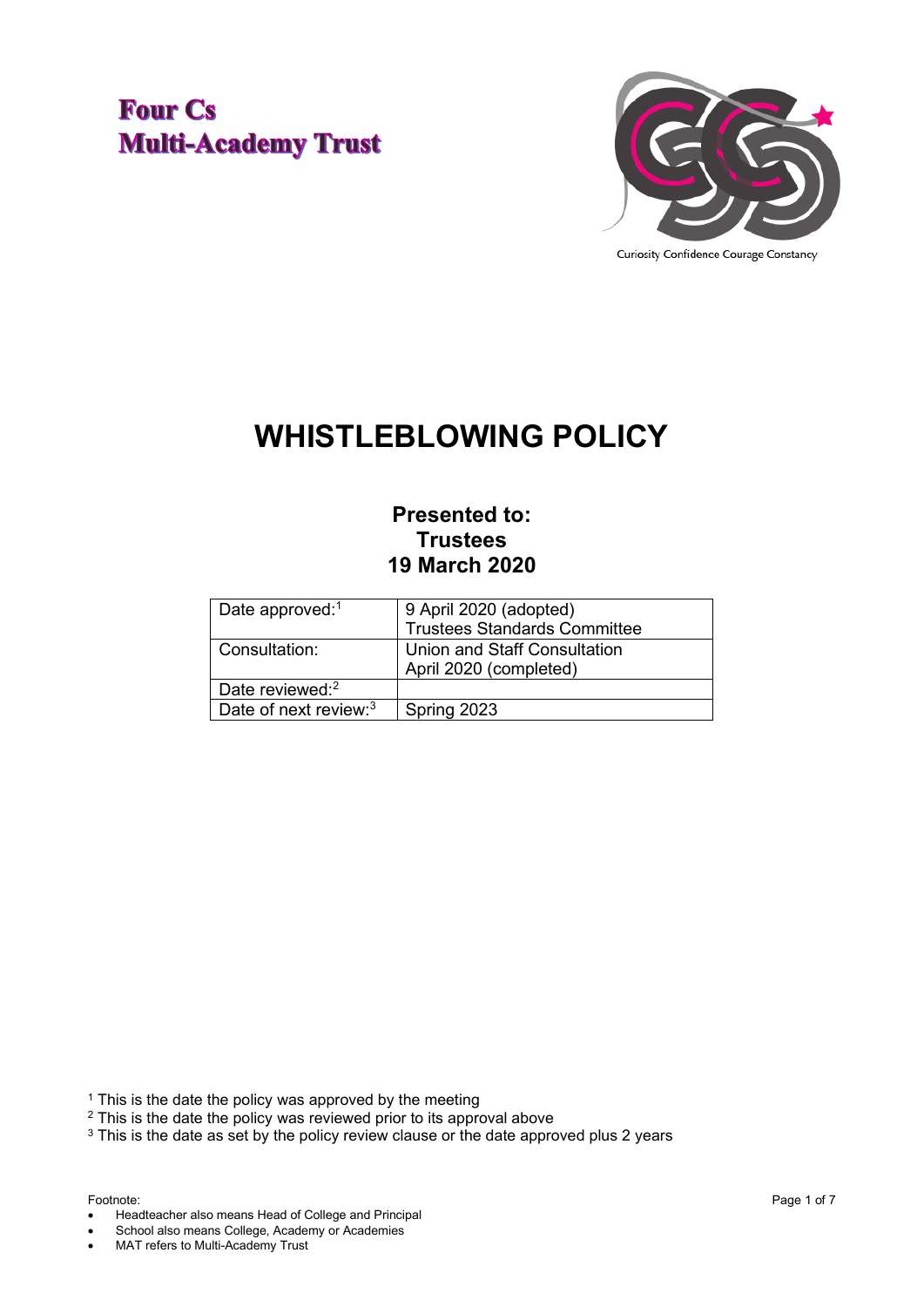### **1.0 PURPOSE**

1.1 To set out the Trust Board's policy and procedure for dealing with concerns raised by employees which relate to suspected wrongdoing or dangers at work (see paragraph 3.0). Allegations of child abuse against teachers and other staff and volunteers will be dealt with in accordance with Keeping Children Safe in Education statutory guidance for Schools and Colleges.

### **2.0 BACKGROUND**

- 2.1 As employees are often the first to realise that there may be something wrong within the school, it is important that they feel able to express their concerns without fear of harassment or victimisation. Otherwise they may find it easier to ignore the concern rather than report it. The Public Interest Disclosure Act 1998 recognises this fact and is designed to protect employees, who make certain disclosures of information in 'the public interest', from detriment and/or dismissal. This policy builds on the provisions of the Act.
- 2.2 The Trust Board is committed to the highest possible standard of operation, probity and accountability. In line with that commitment, employees, officers, consultants, contractors, volunteers, casual workers and agency workers with serious concerns are encouraged to come forward and voice those concerns. This policy document makes it clear that employees can do so without fear of reprisals; it is intended to encourage and enable employees to raise serious concerns within the school rather than overlooking a problem or alerting anyone external to the school.
- 2.3 This policy does not form part of any employee's contract of employment and it may be amended at any time.

#### **3.0 AIMS OF THE POLICY**

- 3.1 This policy aims to:
	- provide avenues for employees to raise concerns internally as a matter of course, and receive feedback on any action taken;
	- provide for matters to be dealt with quickly and appropriately; and ensure that concerns are taken seriously and treated consistently and fairly;
	- reassure employees that they will be protected from reprisals or victimisation for whistleblowing where they have a genuine concern;
	- allow employees to take the matter further if they are dissatisfied with the Trust Board's response.
- 3.2 A **whistleblower** is a person who raises a genuine concern relating to the matters below. If employees have any genuine concerns related to suspected wrongdoing or danger affecting any of our activities (a whistleblowing concern) they should report it under this policy. **Whistleblowing** is the disclosure of information which relates to suspected wrongdoing or dangers at work. This may include:
	- (a) criminal activity;
	- (b) miscarriages of justice;
	- (c) danger to health and safety;
	- (d) damage to the environment;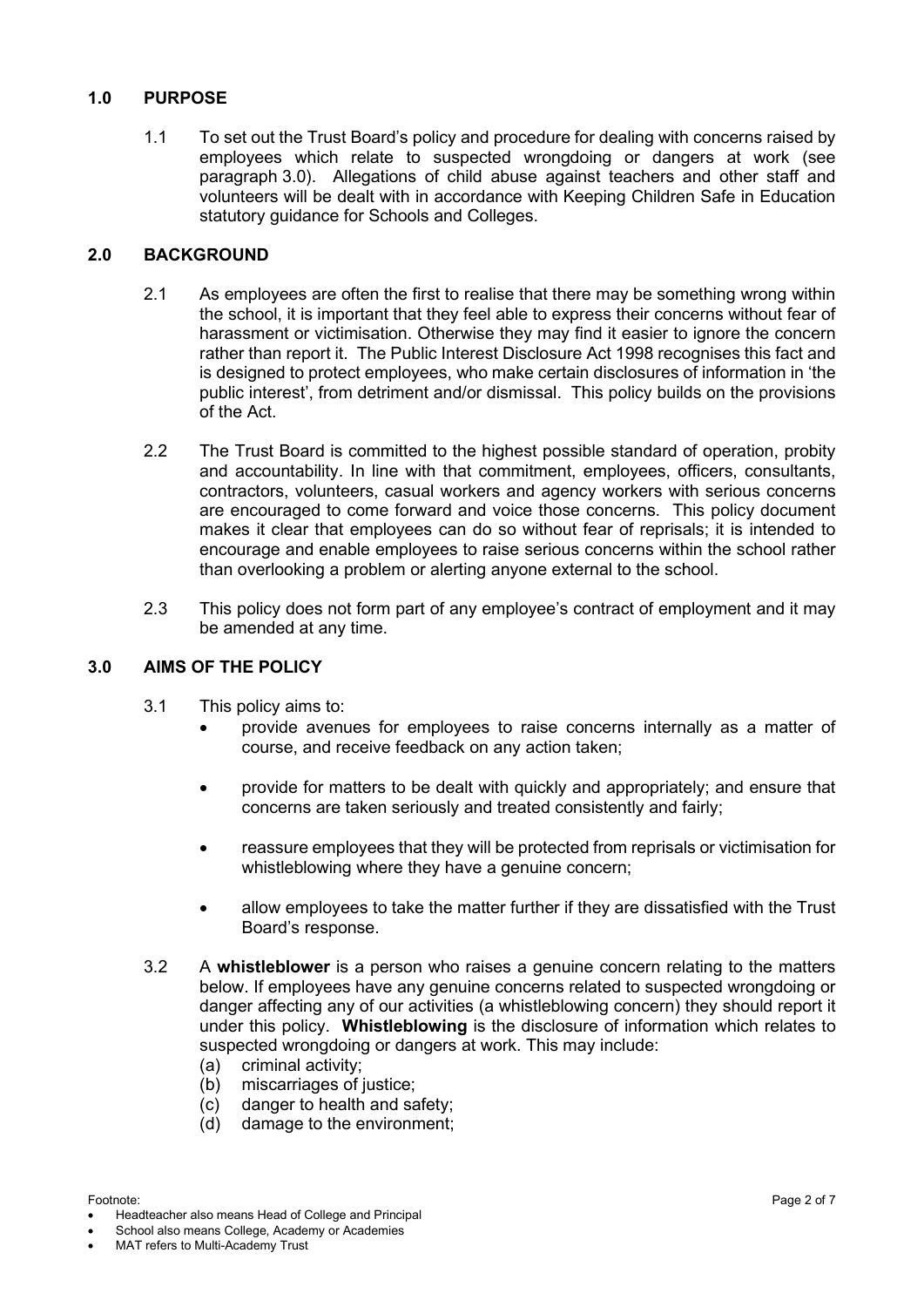- (e) failure to comply with any legal or professional obligation or regulatory requirements;
- (f) bribery;
- (g) financial fraud or mismanagement;
- (h) negligence;
- (i) breach of our internal policies and procedures
- $(j)$  conduct likely to damage our reputation;<br> $(k)$  unauthorised disclosure of confidential in
- unauthorised disclosure of confidential information;
- (l) public examination fraud
- (m) the deliberate concealment of any of the above matters.
- 3.3 Before initiating the procedure employees should consider the following:
	- the responsibility for expressing concerns about unacceptable practice or behaviour rests with all employees;
	- employees should use their line manager or team meetings and other opportunities to raise questions and seek clarification on issues which are of day-to-day concern;
	- whilst it can be difficult to raise concerns about the practice or behaviour of a colleague, employees must act to prevent an escalation of the problem and to prevent themselves being potentially implicated.
- 3.4 This policy should not be used for complaints about an employee's personal circumstances, such as the way they have been treated at work. In these cases an employee should use the MAT's Grievance Procedure (or Bullying and Harassment Policy and Procedure (Staff) if appropriate); if the matter relates to salary, the salary review procedures documented in the MAT's Pay Policy.

#### **4.0 SAFEGUARDS**

#### 4.1 Harassment or Victimisation

- 4.1.1 The Trust Board recognises that the decision to report a concern can be a difficult one to make, not least because of the fear of reprisal from those responsible for the malpractice. The Trust Board will not tolerate harassment or victimisation and will take action to protect employees when they have a genuine concern.
- 4.1.2 This does not mean that if an employee is already the subject of internal procedures such as disciplinary or redundancy, that those procedures will be halted as a result of that employee raising a concern under the whistleblowing policy.
- 4.2 Confidentiality
	- 4.2.1 We hope that staff will feel able to voice whistleblowing concerns openly under this policy. The Trust Board will make every effort to protect an employee's identity if confidentiality is requested.
	- 4.2.2 As indicated above, identity will be protected as far as possible, but should the investigation into the concern require the employee to be named as the source of the information, then this will be discussed with the employee before their name is disclosed;

<sup>•</sup> Headteacher also means Head of College and Principal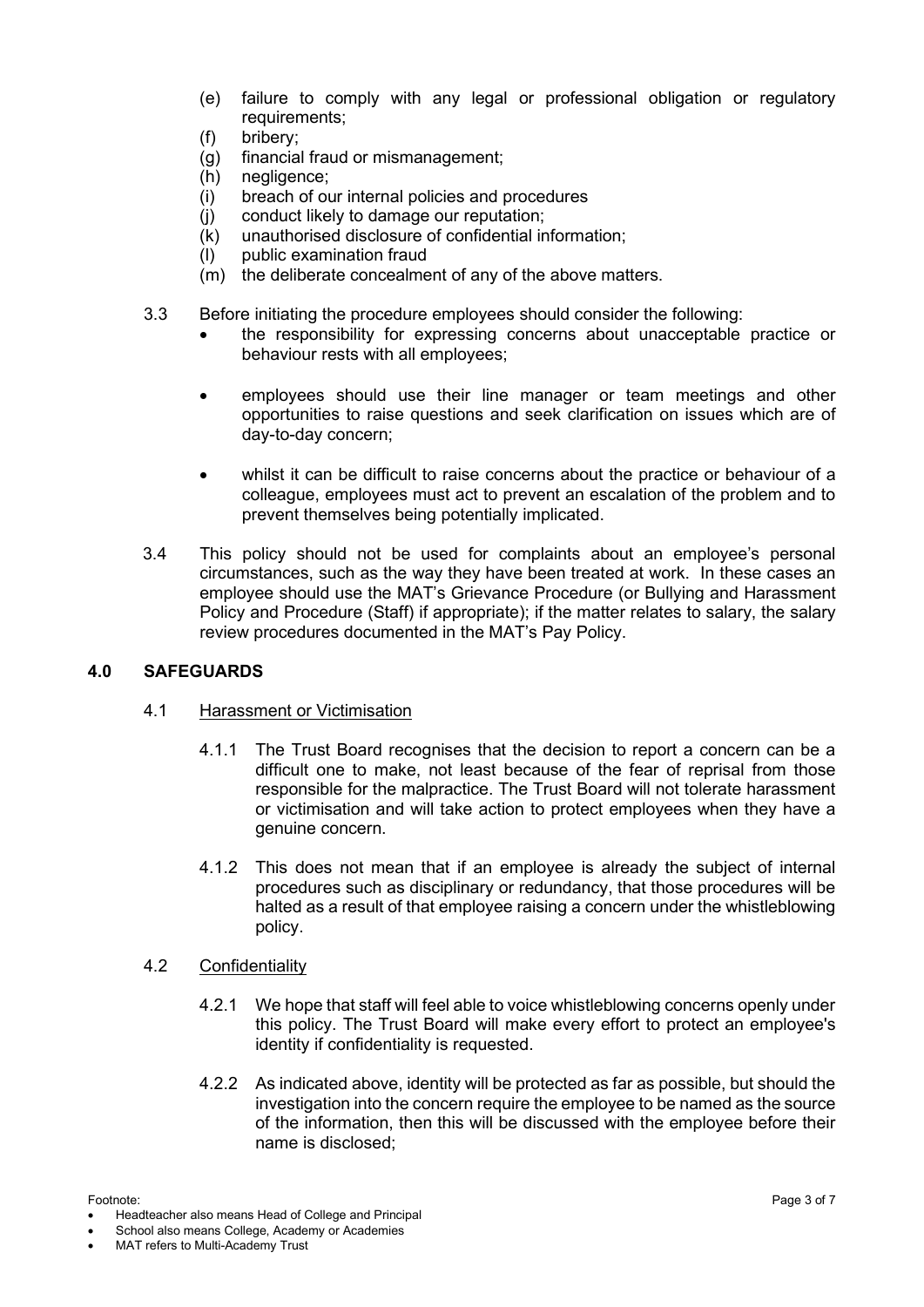### 4.3 Anonymous Allegations

- 4.3.1 Employees are encouraged to put their name to an allegation. Proper investigation may be more difficult or impossible if we cannot obtain further information and it is also more difficult to establish whether allegations are credible. Anonymous allegations will be considered at the discretion of the Trust Board. In exercising the discretion, the factors to be taken into account would include:
	- the seriousness of the issues raised
	- the credibility of the concern and
	- the likelihood of confirming the allegation from attributable sources.

### 4.4 Untrue Allegations

4.4.1 If an employee makes an allegation where they have a genuine concern, but it is not confirmed by the investigation, no action will be taken against that employee. If, however, we conclude that an employee has made malicious or vexatious allegations, or with a view to personal gain, disciplinary action may be taken against that employee.

### 4.5 Unfounded Allegations

4.5.1 Following investigation, allegations may be confirmed as unfounded. This outcome will be notified to the employee who raised the concern, who will be informed that the Trust Board deems the matter to be concluded and that it should not be raised again unless new evidence becomes available.

#### 4.6 Support to Employees

4.6.1 It is recognised that raising concerns can be difficult and stressful. Advice and support will be made available, as appropriate, to both the employee(s) raising the concerns and any employee(s) subject to investigation.

### **5.0 HOW TO RAISE A CONCERN**

- 5.1 As a first step, an employee should normally raise concerns with their immediate manager or their manager's superior. This depends, however, on the seriousness and sensitivity of the issues and who is involved. For example, if an employee believes that their immediate manager or their manager's superior is involved, they should approach the Headteacher or Chair of Trustees. An employee (including the Headteacher and members of the leadership team) can by-pass the direct management line and the Trust Board if they feel the overall management and Trust Board of the School is engaged in an improper course of action. In this case please refer to section 7 below.
- 5.2 Concerns are better raised in writing. The employee should set out the background and history of the concerns, giving names, dates and places where possible, and the reasons why they are particularly concerned about the situation. If an employee does not feel able to put the concern in writing, they should telephone or meet the appropriate person. It is important that, however the concern is raised, the employee makes it clear that they are raising the issue via the whistleblowing procedure.
- 5.3 The earlier an employee expresses the concern, the easier it is to take action.

<sup>•</sup> Headteacher also means Head of College and Principal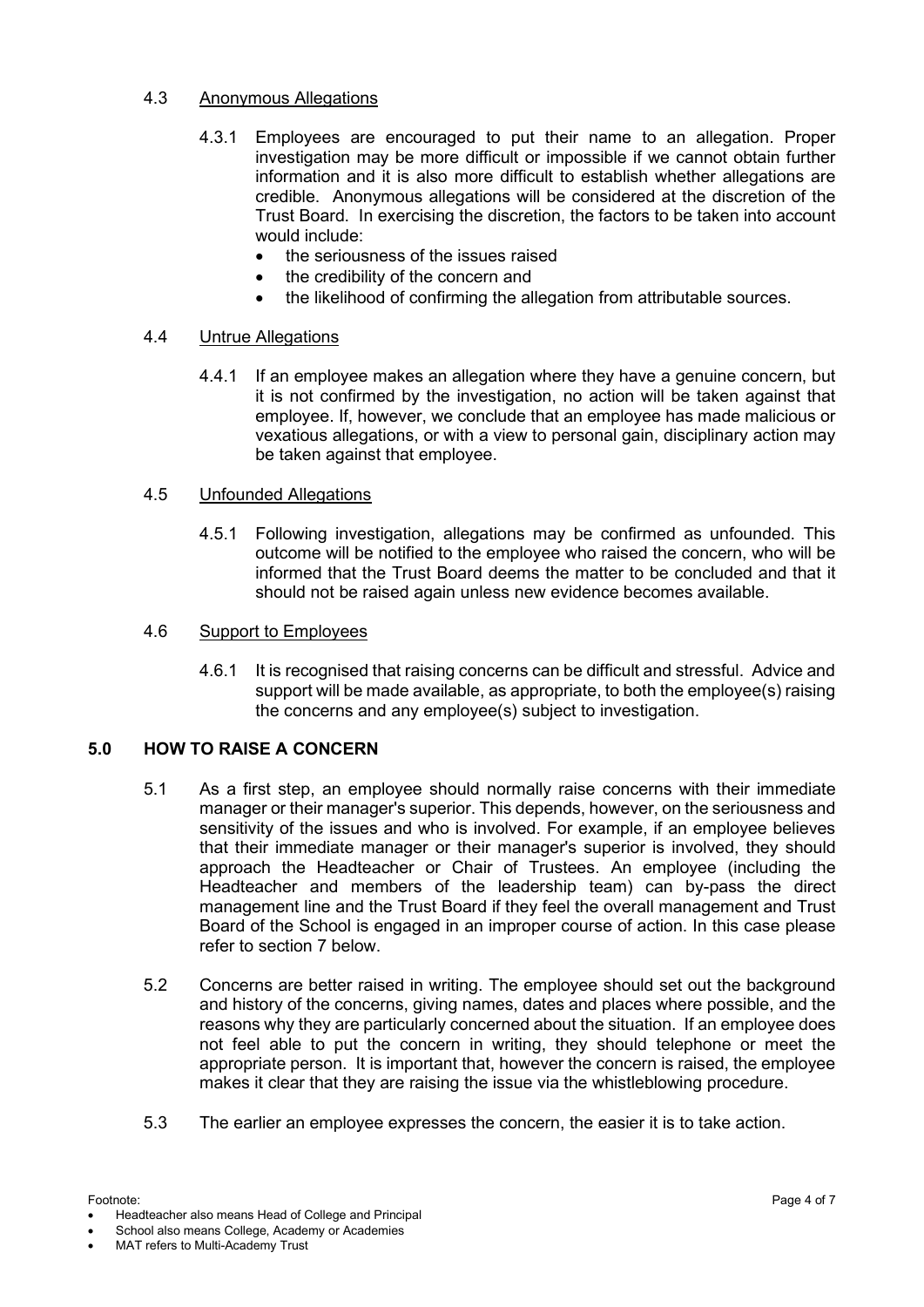- 5.4 Although an employee is not expected to prove the truth of an allegation, they will need to demonstrate to the person contacted that there are sufficient grounds for the concern.
- 5.5 In some instances it may be appropriate for an employee to ask the trade union to raise a matter on the employee's behalf.
- 5.6 At each meeting under this policy the employee may bring a colleague or trade union representative. The companion must respect the confidentiality of the disclosure and any subsequent investigation.

#### **6.0 THE ROLE OF SENIOR MANAGERS**

- 6.1 A Senior Manager may be informed by an employee about concern(s) and that they are "blowing the whistle" within the procedure in person; or in writing or over the phone.
- 6.2 The Senior Manager should respond immediately by arranging to meet with the employee to discuss the concern(s) as soon as possible.

#### 6.3 Stage One:

- 6.3.1 At the initial meeting the Senior Manager should establish that:
	- there is genuine cause and sufficient grounds for the concern; and
	- the concern has been appropriately raised via the Whistleblowing Policy.
- 6.3.2 The Senior Manager should ask the employee, to put their concern(s) in writing, if they have not already done so. If the employee is unable to do this the Senior Manager will take down a written summary of their concern/s and provide them with a copy after the meeting. The Senior Manager should make notes of the discussions with the employee. The employee's letter and/or Senior Manager's notes should make it clear that the employee is raising the issue via the whistleblowing procedure and provide:
	- the background and history of the concerns; and
	- names, dates and places (where possible); and
	- the reasons why the employee is particularly concerned about the situation.
- 6.3.3 The employee should be asked to date and sign their letter and/or the notes of any discussion. The Senior Manager should positively encourage the employee to do this, as a concern expressed anonymously is much less powerful and much more difficult to address, especially if the letter/notes become evidence in other proceedings, eg an internal disciplinary hearing.
- 6.3.4 The Senior Manager should follow the policy as set out above and in particular explain to the employee:
	- who they will need to speak to in order to determine the next steps (eg Headteacher)
	- what steps they intend to take to address the concern:
	- how they will communicate with the employee during and at the end of the process. It should be noted that the need for confidentiality may prevent the school giving the employee specific details of any necessary investigation or any necessary disciplinary action taken as a result;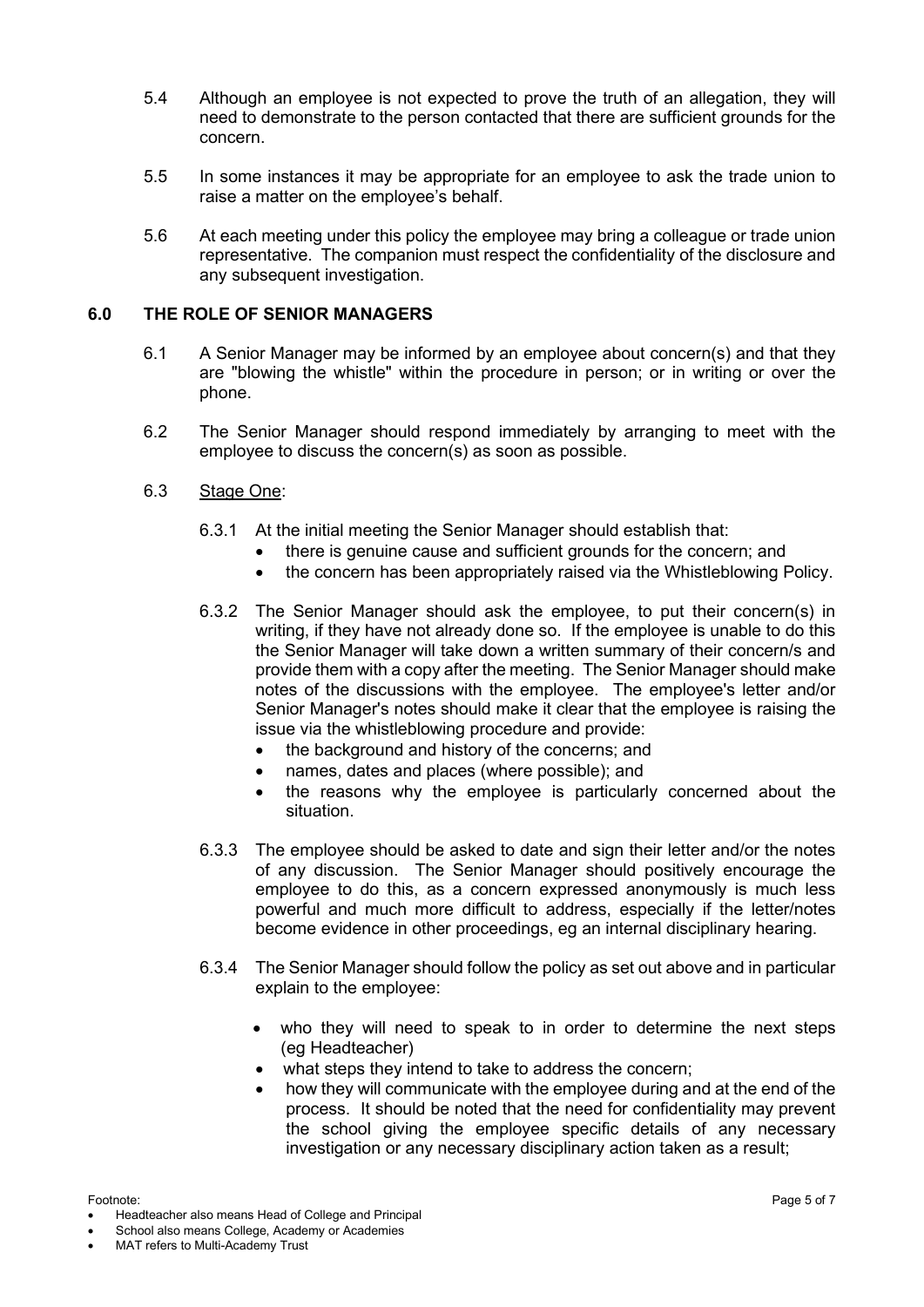- that the employee will receive a written response within 10 working days;
- that their identity will be protected as far as possible, but should the investigation into the concern require the employee to be named as the source of the information, that this will be discussed with the employee before their name is disclosed;
- that the Trust Board will do all that it can to protect the employee from discrimination and/or victimisation;
- that the matter will be taken seriously and investigated immediately;
- that if the employee's concern, though raised as a genuine concern, is not confirmed by the investigation, no punitive action will be taken against them;
- if clear evidence is uncovered during the investigation that they have made a malicious or vexatious allegation, disciplinary action may be taken against them**;** and
- the investigation may confirm their allegations to be unfounded in which case the Trust Board will deem the matter to be concluded unless new evidence becomes available.

### 6.4 Stage Two:

- 6.4.1 Following the initial meeting with the employee, the Senior Manager should consult with the Headteacher or Chair of Trustees to determine whether an investigation is appropriate and, if so, what form it should take. A record should be made of the decisions and/or agreed actions.
- 6.4.2 It may be necessary, with anonymous allegations, to consider whether it is possible to take any further action. When making this decision, Senior Managers should take the following factors into account:
	- the seriousness of the issue(s) raised;
	- the credibility of the concern(s); and
	- the likelihood of confirming the allegation(s) from attributable sources.
- 6.4.3 In some cases, it may be possible to resolve the concern(s) simply, by agreed action or an explanation regarding the concern(s), without the need for further investigation. However, depending on the nature of the concern(s) it may be necessary for the concern(s) to:
	- be investigated internally;
	- be referred to the police:
	- be referred to the external auditor:
	- form the subject of an independent inquiry.
- 6.4.4 Senior Managers should have a working knowledge and understanding of other MAT/school policies and procedures, eg grievance, disciplinary, harassment, Child Protection procedures, to ensure that concerns raised by employees are addressed via the appropriate procedure/process.

#### 6.5 Stage Three

- 6.5.1 Within 10 working days of a concern being received, the manager receiving the concern (at paragraph 5.1 above) must write to the employee:
	- acknowledging that the concern has been received;
	- indicating how they propose to deal with the matter;